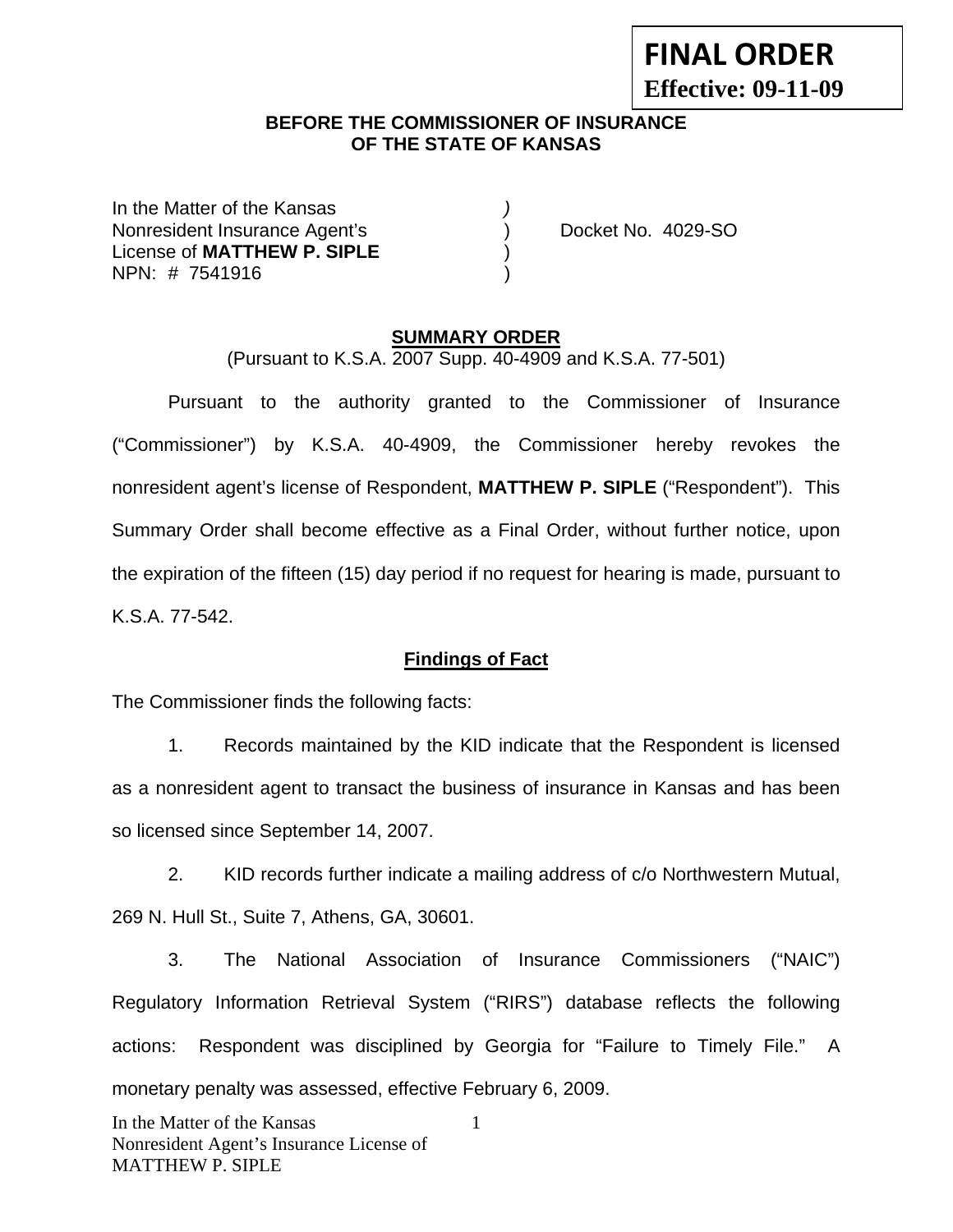4. Respondent has failed to report the discipline on his license to KID.

# **Applicable Law**

5. K.S.A. 40-4909(a) provides, in relevant part:

"The commissioner may deny, suspend, revoke or refuse renewal of any license issued under this act if the commissioner finds that the applicant or license holder has:

- (2) Violated:
	- (A) Any provision of chapter 40 of the Kansas Statutes Annotated, and amendments thereto, or any rule and regulation promulgated hereunder

(8) Used any fraudulent, coercive, or dishonest practice, or demonstrated any incompetence, untrustworthiness, or financial irresponsibility in the conduct of business in this state or elsewhere. . .."

6. The Commissioner may revoke any license issued under the Insurance

Agents Licensing Act if the Commissioner finds that the interests of the insurer or the

insurable interests of the public are not properly served under such license. K.S.A. 40-

4909(b).

7. A producer must inform the Commissioner of Insurance within 30 days of

any discipline against a producer's license. K.A.R. 40-7-9(a).

## **Conclusions of Law**

8. The Commissioner has jurisdiction over Respondent as well as the subject

matter of this proceeding, and such proceeding is held in the public interest.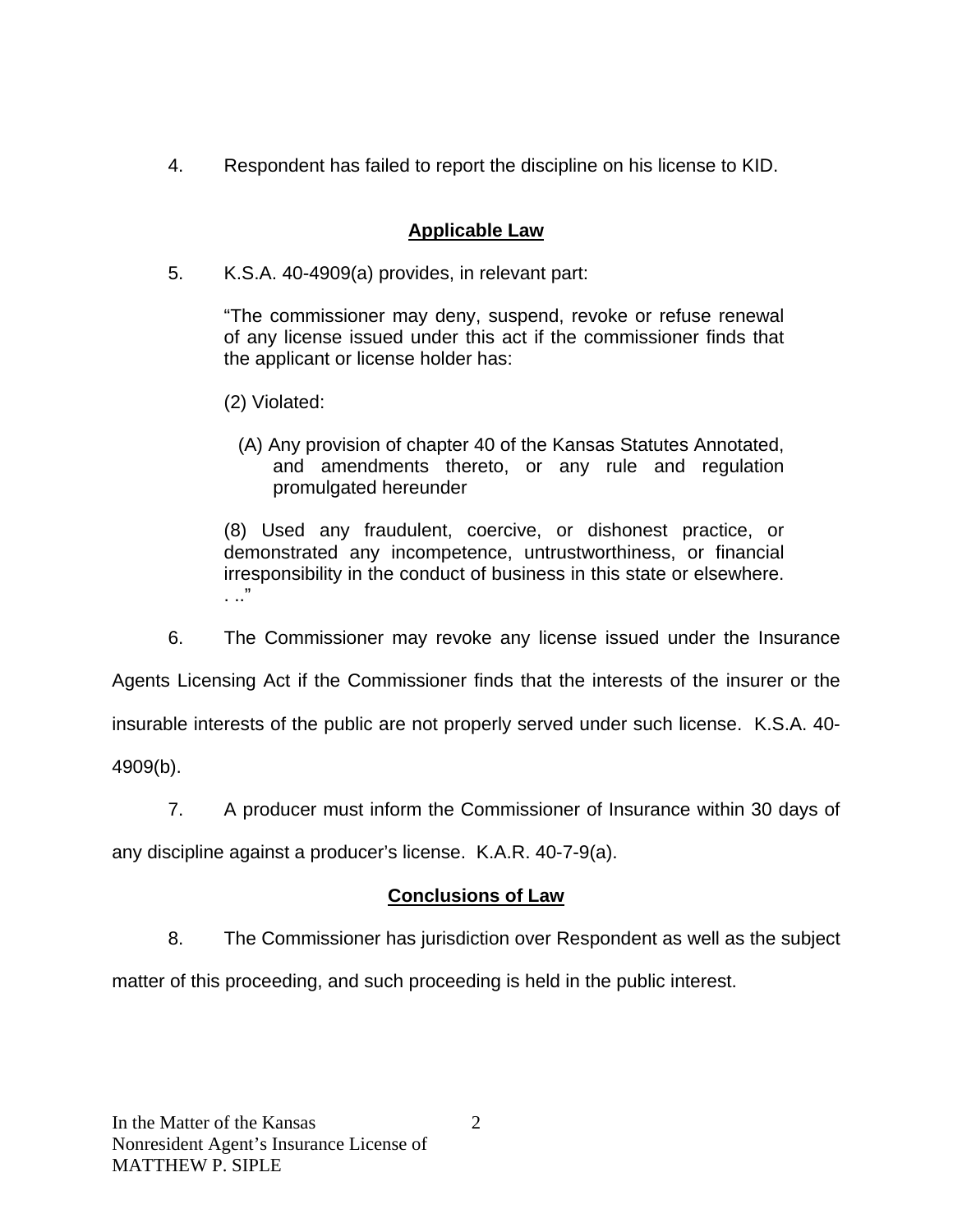9. The Commissioner finds, based on the facts contained in paragraphs 3 and 4, that Respondent has demonstrated incompetence, untrustworthiness, or financial irresponsibility in the conduct of business.

 10. Based on the Respondent's discipline and failure to report the discipline, the Commissioner concludes that sufficient grounds exist for the revocation of Respondent's insurance agent's license pursuant to K.S.A. 40-4909(b) because such license is not properly serving the interests of the insurer and the insurable interests of the public.

 11. Based on the facts and circumstances set forth herein, it appears that the use of summary proceedings in this matter is appropriate, in accordance with the provisions set forth in K.S.A. 77-537(a), in that the use of summary proceedings does not violate any provision of the law and the protection of the public interest does not require the KID to give notice and opportunity to participate to persons other than Matthew P. Siple.

**IT IS THEREFORE ORDERED BY THE COMMISSIONER OF INSURANCE THAT** the Kansas non-resident insurance agent's license of Matthew P. Siple is hereby **REVOKED. It is further ordered,** that Matthew P. Siple shall **CEASE and DESIST** from the sale, solicitation, or negotiation of insurance and/or receiving compensation deriving from the sale, solicitation, or negotiation of insurance conducted after the effective date of this order.

### **NOTICE AND OPPORTUNITY FOR HEARING**

MATTHEW P. SIPLE, within fifteen (15) days of service of this Summary Order,

3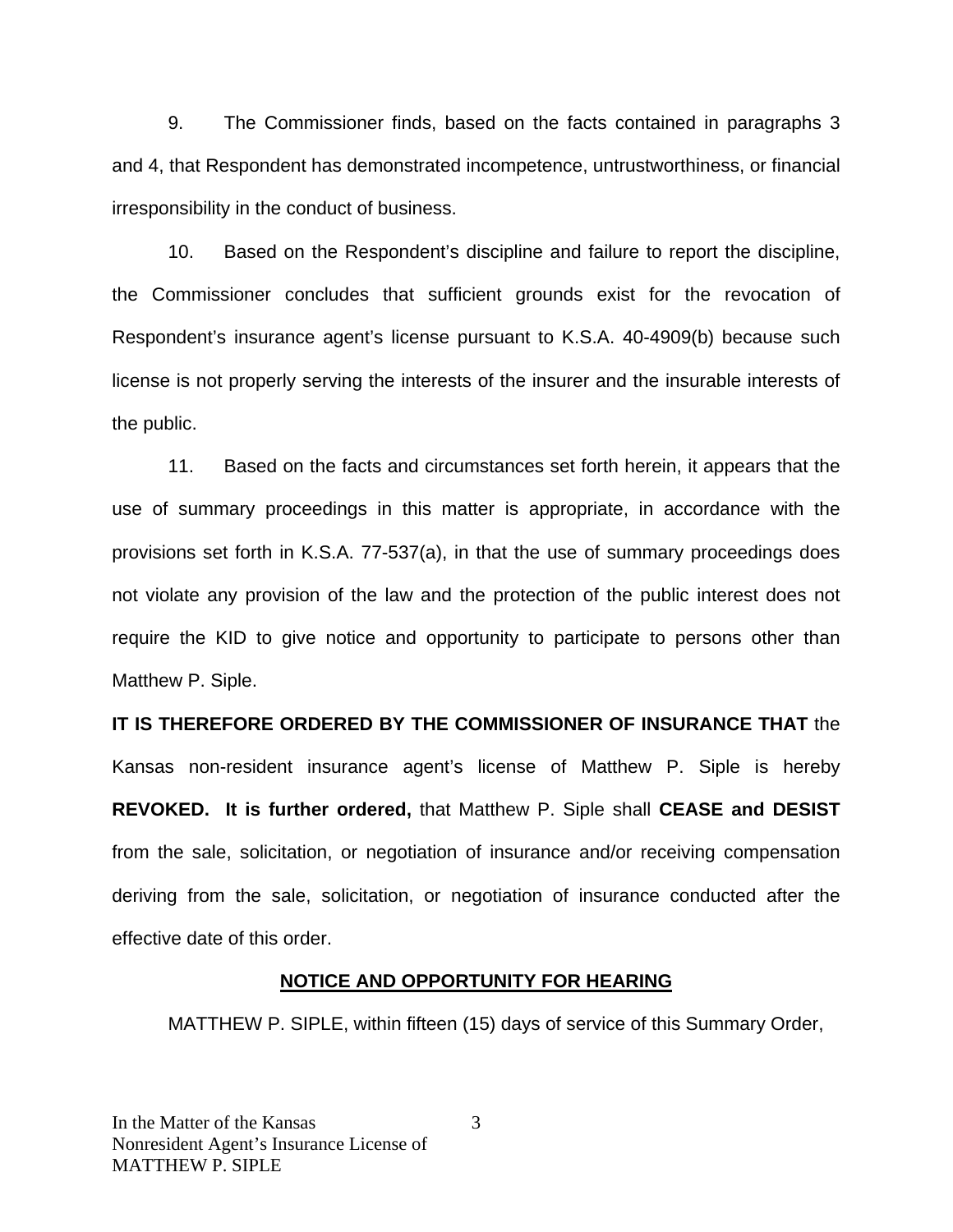may file with the Kansas Insurance Department a written request for hearing on this Summary Order, as provided by K.S.A. 77-542. In the event a hearing is requested, such request should be directed to:

John W. Campbell, General Counsel Kansas Insurance Department 420 S.W.  $9<sup>th</sup>$  Street Topeka, Kansas 66612

Any costs incurred as a result of conducting any administrative hearing shall be assessed against the agent/agency who is the subject of the hearing as provided by K.S.A. 40-4909(f). Costs shall include witness fees, mileage allowances, any costs associated with reproduction of documents which become part of the hearing record, and the expense of making a record of the hearing.

If a hearing is not requested, this Summary Order shall become effective as a Final Order, without further notice, upon the expiration of the fifteen (15) day period for requesting a hearing. The Final Order will constitute final agency action in the matter.

In the event the Respondent files a petition for judicial review, the agency officer designated pursuant to K.S.A. 77-613(e) to receive service of a petition for judicial review on behalf of the Kansas Insurance Department is:

John W. Campbell, General Counsel Kansas Insurance Department 420 S.W.  $9^{th}$  St. Topeka, Kansas 66612

4